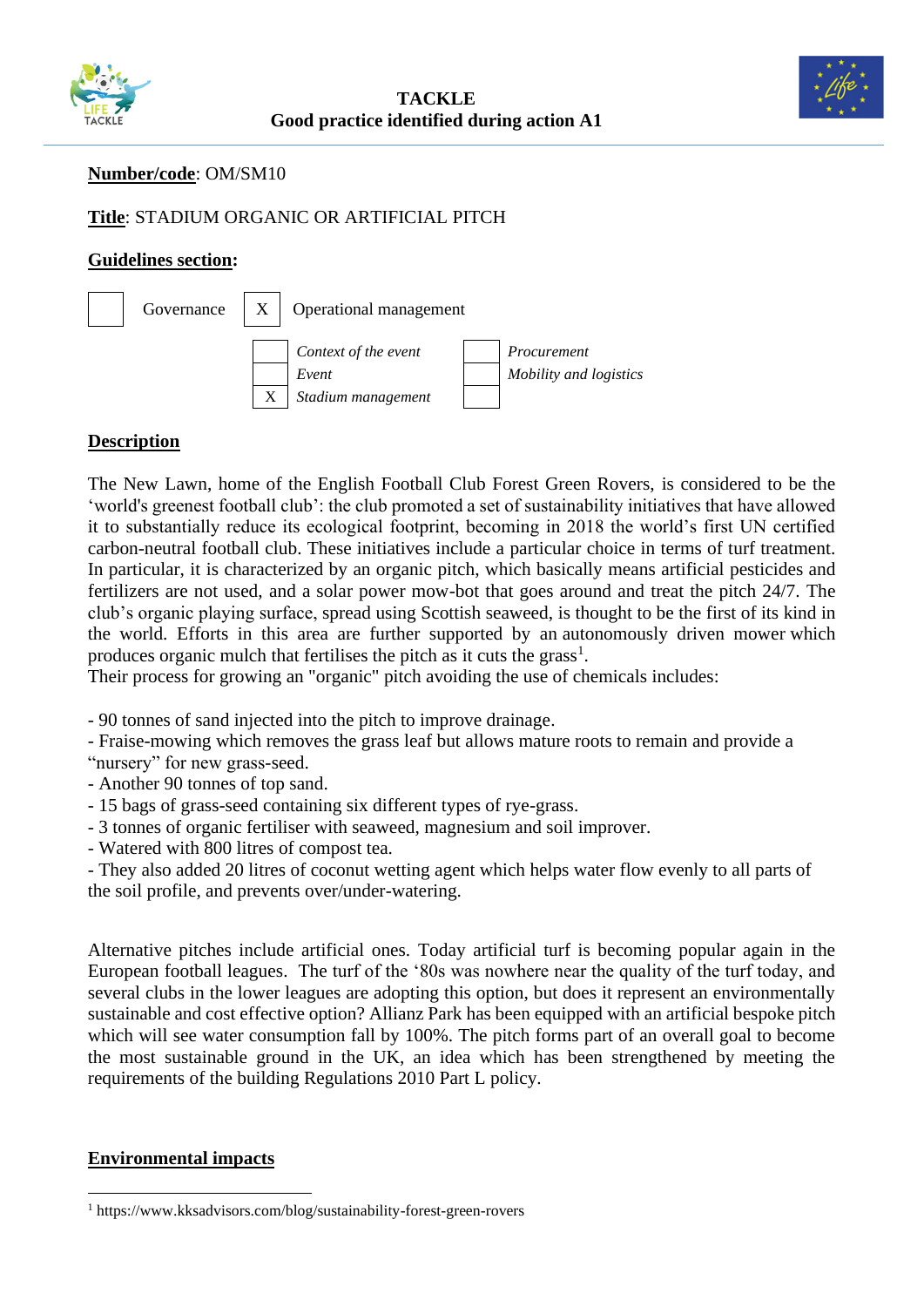These practices avoid the negative environmental impacts deriving from pesticides and fertilizers used for natural grass.

The choice of having an organic pitch along with the daily monitoring thanks to the mow-bot, allows the club to avoid the use of chemicals or other detrimental substances that can alternate the quality and the duration of the turf.

An artificial bespoke pitch ensures good athletic performance and lower levels of water and fertilizers consumption. For instance, artificial turf surely promotes significant water savings. According to Sustainability in Sport, a pitch requires on average 20,000 litres of water a day to keep it in 'prime condition<sup>2</sup>. Research in the US showed that each full-sized rectangular artificial turf field saves [between 1.8 million to 3.7 million litres of water each year3](https://www.fidra.org.uk/is-grass-always-greener-evaluating-environmental-impact-of-synthetic-sports-pitches/), as the need for irrigation is totally eradicated.

In addition to this, natural grass fields require frequent maintenance, including mowing and fertilizing (for non-organic grass), the use of lighting rigs for stimulating grass growth (depending on the region or months of the year), and periodic reseeding. Chemicals such as fertilizers and herbicides, which produce greenhouse gas (GHG) emissions when manufactured, are used for growing and maintaining non-organic turf grass<sup>4</sup>. The use of fertilizers and pesticides leads to contaminated run-off that is also potentially harmful to the environment, and though some herbicides and fungicides are still needed for artificial surfaces, they are in lower quantities than those needed for natural grass5.

However, also artificial turf poses some environmental concerns in terms of chemical leaching, stemming from the infill material that is typically derived from scrap tires. Tire rubber crumb contains a range of micro-plastic contaminants and heavy metals that can volatilize into the air and/or leach into the percolating rainwater, thereby posing a potential risk to the environment and human health6.

On the other hand, natural grass reduces surface temperatures and has the ability to store atmospheric CO2 in the soil as organic carbon. Synthetic pitches, on the contrary, can reach temperatures of [70°C](http://www.blonkconsultants.nl/wp-content/uploads/2016/06/English-brochure_plantum_carbon-footprint.pdf) on a hot day, up to [40% hotter](https://www.dsr.wa.gov.au/support-and-advice/facility-management/developing-facilities/synthetic-turf-decision) than a natural field. This is not only uncomfortable for players but can also contribute to the urban heat island effect, increasing local air temperature by [up to 4°C](https://journals.ametsoc.org/doi/full/10.1175/2009JAMC2198.1).

Lastly, if well-maintained, a grass pitch is theoretically [self-renewing,](https://www.dsr.wa.gov.au/support-and-advice/facility-management/developing-facilities/natural-grass-vs-synthetic-turf-study-report/life-cycle-cost-turf) and even if the surface is replaced, the waste is still biodegradable. Synthetic pitches on the other hand pose a problem at end of their life span in terms of waste disposal. Technological developments are however increasing the life span of artificial turf and recycling technology is also being developed that has the potential [to](https://re-match.dk/)  [recycle 99% of pitch materials7](https://re-match.dk/).

<sup>2</sup> <https://www.edie.net/library/Levelling-the-playing-field/6367>

<sup>3</sup> https://www.fidra.org.uk/is-grass-always-greener-evaluating-environmental-impact-of-synthetic-sports-pitches/

<sup>4</sup> https://cdn.ymaws.com/www.syntheticturfcouncil.org/resource/resmgr/Docs/Cheng\_H.\_,\_Environmental\_Hea.pdf

<sup>5</sup> https://www.fidra.org.uk/is-grass-always-greener-evaluating-environmental-impact-of-synthetic-sports-pitches/

 $6$  However, a limited number of studies have shown that the concentrations of volatile and semivolatile organic compounds in the air and heavy metals and organic contaminants in the field drainages were generally below the respective regulatory limits:

https://cdn.ymaws.com/www.syntheticturfcouncil.org/resource/resmgr/Docs/Cheng\_H.\_,\_Environmental\_Hea.pdf

<sup>7</sup> https://www.fidra.org.uk/is-grass-always-greener-evaluating-environmental-impact-of-synthetic-sports-pitches/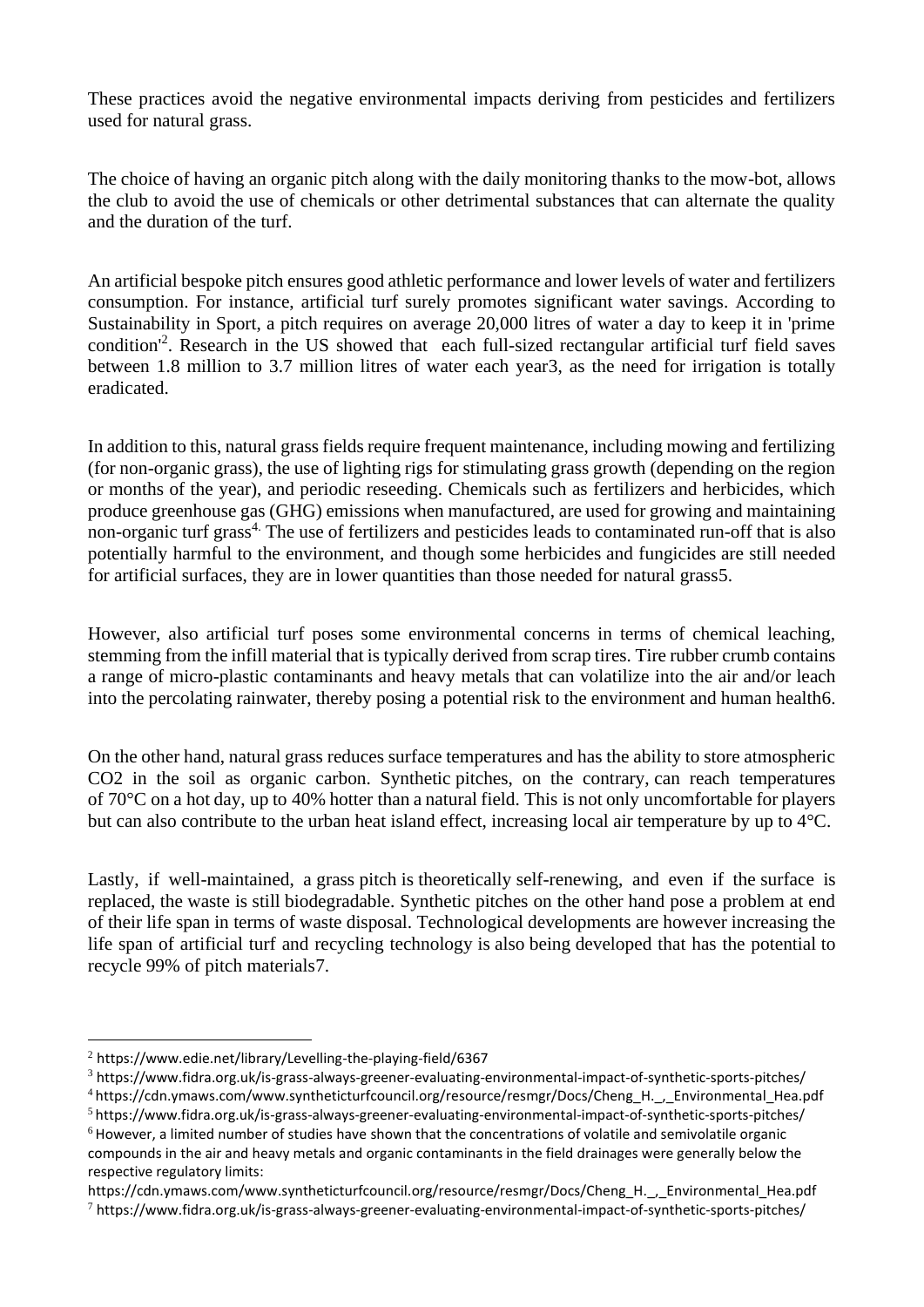## **Economic impacts**

The practice allows to reduce the costs related to the purchase and consumption of pesticides and fertilizers.

With regard to costs, a grass pitch is much cheaper to install as it costs up to £100,000 per pitch [compared to £400,000-800,000](https://www.sportengland.org/media/13346/facility-costs-q2-18.pdf) for installing an artificial pitch. However, despite the high initial costs, an artificial surface provides increased revenue by giving a speedier return on the initially larger investment8. For example, with regard to the Allianz Park, estimates suggested costs savings of £100,000 a year on turf repairs9. Artificial surfaces have less regular maintenance costs, while natural turf has generally quite high costs for equipment, fertilizers, chemicals, and water10. When the capital and operating costs of artificial and natural turf are compared to actual usage over a l2 year life span, calculations show that artificial turf per game costs are approximately 65 per cent cheaper than natural grass11.

Higher income could also be achieved by opening the stadium up for more outside events without any negative effects on the condition of the pitch. For instance, one of the most appealing features of artificial turf is its durability. A standard natural grass sports field can accommodate approximately 360 games per year while a lit artificial turf field has the capability of accommodating approximately 2,080 games per year during prime time hours. This works out to an approximate 6: 1 ratio<sup>12.</sup>

## **Applicability and replicability potential**

The practice adopted by the Forest Green Rovers F.C can be (potentially) applied in any stadium. However, the replicability potential is linked to the specific environmental condition and positioning of each stadium. More specific data cannot be found through desk research on the actual costs and replicability potential of this practice.

Good quality artificial bespoke pitch might be designed to satisfy almost all athletic needs. Natural grass and artificial turf each have their advantages and limitations. The choice of one over the other must be contextualized and different factors should be taken into account (e.g. its component parts, the context of its climate, whether it's designed for professional use or for communities etc.). A wellmanaged artificial pitch may be an appropriate choice where the alternative is a fertilized, water intensive, pesticide-heavy professional pitch. On the other hand, a poorly maintained synthetic pitch is not only a poor environmental choice, but also a poor playing surface. It's about choosing the right pitch for the right location and use  $13$ .

<sup>8</sup> https://www.fidra.org.uk/is-grass-always-greener-evaluating-environmental-impact-of-synthetic-sports-pitches/ <sup>9</sup> https://www.climatechangenews.com/2013/01/25/saracens-to-scrum-down-at-uks-most-energy-efficient-rugbystadium/

<sup>10</sup> https://cdn.ymaws.com/www.syntheticturfcouncil.org/resource/resmgr/Docs/Cheng\_H.\_,\_Environmental\_Hea.pdf

<sup>11</sup> https://archive.lib.msu.edu/tic/stnew/article/2000jun8.pdf

<sup>12</sup> https://archive.lib.msu.edu/tic/stnew/article/2000jun8.pdf

<sup>13</sup> https://www.fidra.org.uk/is-grass-always-greener-evaluating-environmental-impact-of-synthetic-sports-pitches/